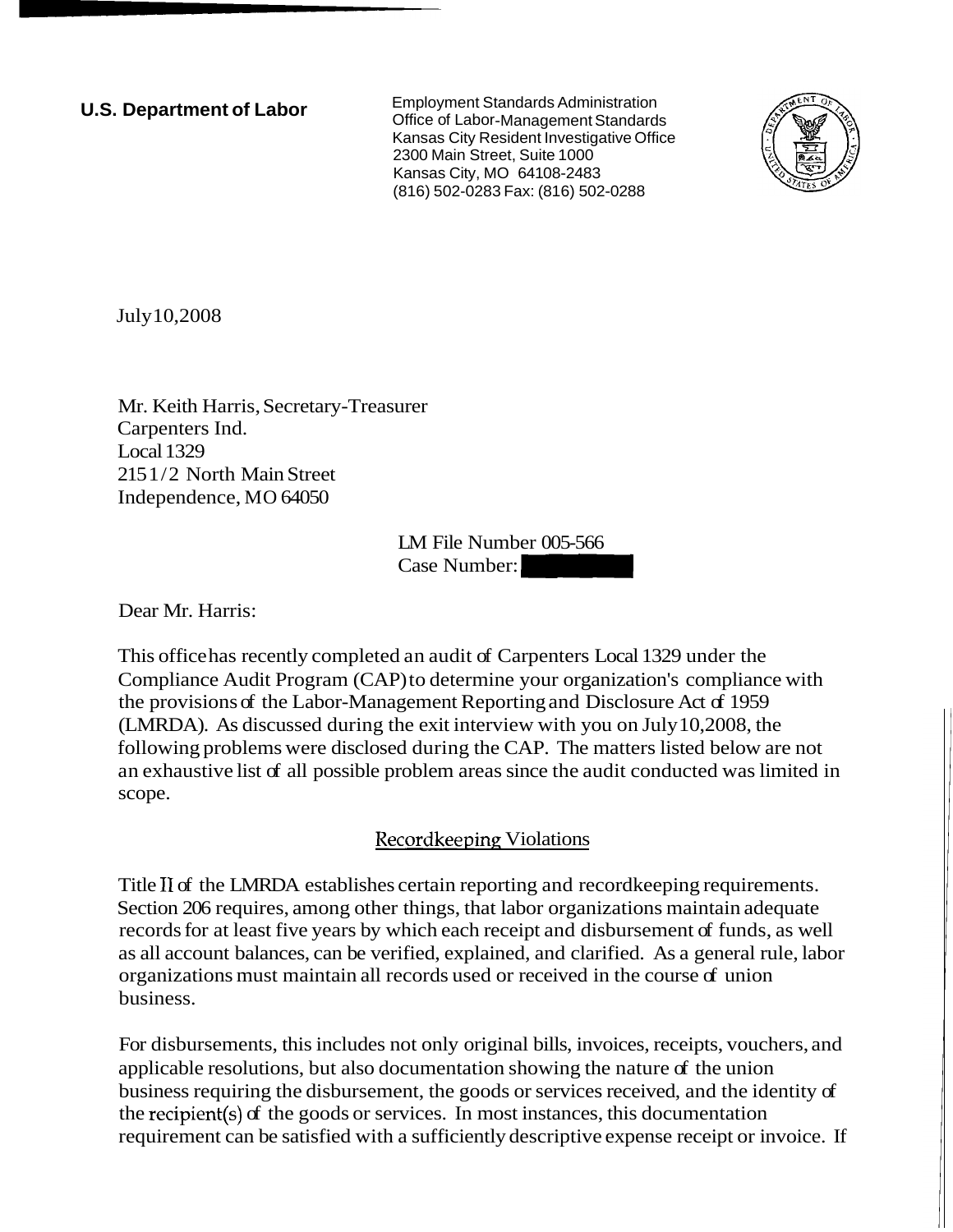Mr. Keith Harris July 10,2008 Page 2 of 3

an expense receipt is not sufficiently descriptive, a union officer or employee should write a note on it providing the additional information. For money it receives, the labor organization must keep at least one record showing the date, amount, purpose, and source of that money. The labor organization must also retain bank records for all accounts.

The audit of Local 1329's 2007 records revealed the following recordkeeping violation:

Lack of Salary Authorization

Local 1329 did not maintain records to verify that the salaries reported in Item 24 (All Officer and Disbursements to Officers) of the LM-3 was the authorized amount and therefore was correctly reported. The union must keep a record, such as meeting minutes, to show the current salary authorized by the entity or individual in the union with the authority to establish salaries.

Based on your assurance that Local 1329 will retain adequate documentation in the future, OLMS will take no further enforcement action at this time regarding the above violations.

## **Reporting Violations**

The audit disclosed a violation of LMRDA Section 201(b), which requires labor organizations to file annual financial reports accurately disclosing their financial condition and operations. The Labor Organization Annual Report (Form LM-3) filed by Local 1329 for fiscal year ending June 30,2007 was deficient in that:

## Disbursements to Officers

Local 1329 did not include some disbursements to officers totaling at least \$3,600 in the amounts reported in Item 24 (All Officers and Disbursements to Officers). It appears the union erroneously reported these payments in Item 54.

The union must report most direct disbursements to Local 1329 officers and some indirect disbursements made on behalf of its officers in Item 24. A "direct disbursement" to an officer is a payment made to an officer in the form of cash, property, goods, services, or other things of value. See the instructions for Item 24 for a discussion of certain direct disbursements to officers that do not have to be reported in Item 24. An "indirect disbursement" to an officer is a payment to another party